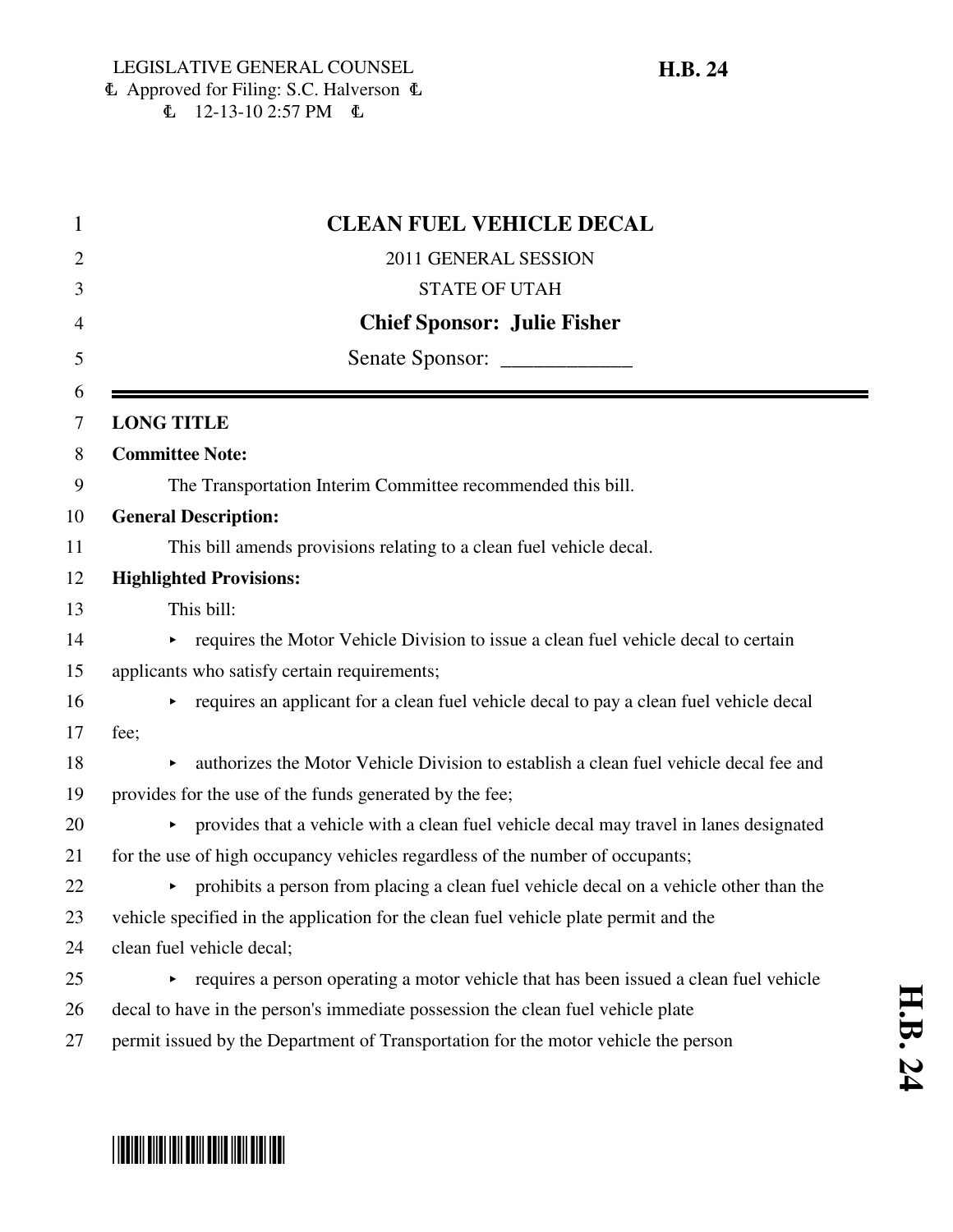| 28 | is operating and display it upon demand of a peace officer; and                                  |
|----|--------------------------------------------------------------------------------------------------|
| 29 | makes technical changes.<br>Þ.                                                                   |
| 30 | Money Appropriated in this Bill:                                                                 |
| 31 | None                                                                                             |
| 32 | <b>Other Special Clauses:</b>                                                                    |
| 33 | This bill takes effect on October 1, 2011.                                                       |
| 34 | <b>Utah Code Sections Affected:</b>                                                              |
| 35 | <b>AMENDS:</b>                                                                                   |
| 36 | 41-6a-702, as last amended by Laws of Utah 2010, Chapter 81                                      |
| 37 | 63J-1-602.2, as enacted by Laws of Utah 2010, Chapter 265 and last amended by                    |
| 38 | Coordination Clause, Laws of Utah 2010, Chapter 265                                              |
| 39 | <b>ENACTS:</b>                                                                                   |
| 40 | 41-1a-423, Utah Code Annotated 1953                                                              |
| 41 |                                                                                                  |
| 42 | Be it enacted by the Legislature of the state of Utah:                                           |
| 43 | Section 1. Section 41-1a-423 is enacted to read:                                                 |
| 44 | 41-1a-423. Clean fuel vehicle decal.                                                             |
| 45 | (1) In lieu of a clean fuel special group license plate issued under Section 41-1a-418           |
| 46 | and subject to the requirements of this section, the division shall issue a clean fuel vehicle   |
| 47 | decal to an owner of a vehicle powered by clean fuel that meets the standards established by the |
| 48 | Department of Transportation in rules authorized under Subsection 41-6a-702(5)(b).               |
| 49 | (2) The division may only issue a clean fuel vehicle decal to an applicant who:                  |
| 50 | (a) qualifies for a clean fuel vehicle decal under Subsection $(1)$ ;                            |
| 51 | (b) has been issued a clean fuel vehicle plate permit by the Department of                       |
| 52 | Transportation; and                                                                              |
| 53 | (c) has been issued:                                                                             |
| 54 | an honor special group license plate authorized under Section 41-1a-418; or<br>(i)               |
| 55 | (ii) a veteran special group license plate authorized under Section 41-1a-422.                   |
| 56 | (3) The division shall establish the clean fuel vehicle decal design in consultation with        |
| 57 | the Department of Transportation and the Utah Highway Patrol.                                    |
| 58 | (4) (a) An applicant for a clean fuel vehicle decal shall pay a clean fuel vehicle decal         |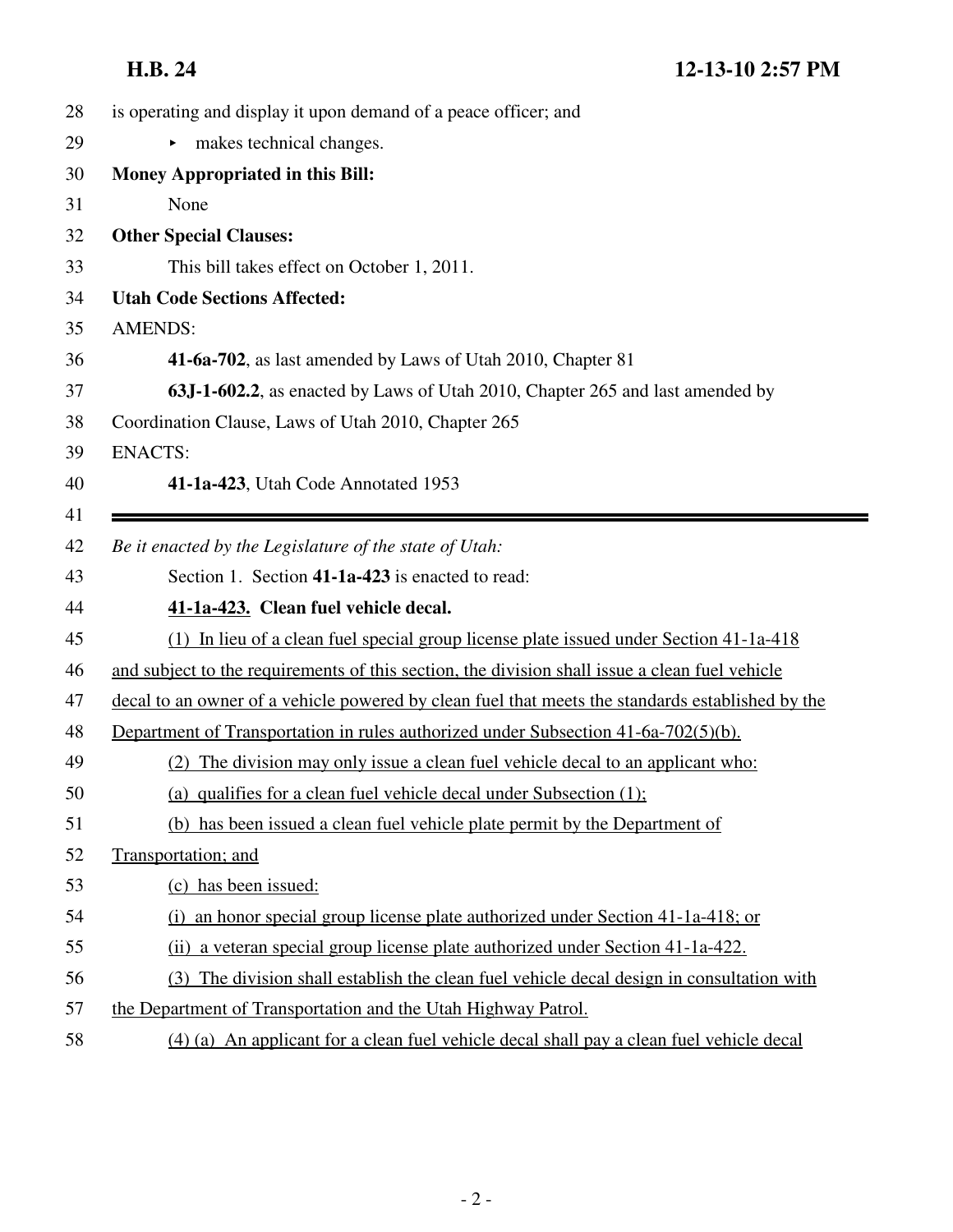### **12-13-10 2:57 PM H.B. 24**

| 59 | fee established by the division in accordance with Section 63J-1-504.                               |
|----|-----------------------------------------------------------------------------------------------------|
| 60 | (b) Funds generated by the clean fuel vehicle decal fee may be used by the commission               |
| 61 | to cover the costs incurred in issuing clean fuel vehicle decals under this section.                |
| 62 | (c) In accordance with Section 63J-1-602.2, all funds available to the commission for               |
| 63 | the issuance of clean fuel vehicle decals are nonlapsing.                                           |
| 64 | (5) (a) An owner of a vehicle may not place a clean fuel vehicle decal on a vehicle                 |
| 65 | other than the vehicle specified in the application for the clean fuel vehicle plate permit and the |
| 66 | clean fuel vehicle decal.                                                                           |
| 67 | (b) A person operating a motor vehicle that has been issued a clean fuel vehicle decal              |
| 68 | shall:                                                                                              |
| 69 | (i) have in the person's immediate possession the clean fuel vehicle plate permit issued            |
| 70 | by the Department of Transportation for the motor vehicle the person is operating; and              |
| 71 | (ii) display the permit upon demand of a peace officer.                                             |
| 72 | Section 2. Section 41-6a-702 is amended to read:                                                    |
| 73 | 41-6a-702. Left lane restrictions -- Exceptions -- Other lane restrictions --                       |
| 74 | Penalties.                                                                                          |
|    |                                                                                                     |
| 75 | (1) As used in this section and Section 41-6a-704, "general purpose lane" means a                   |
| 76 | highway lane open to vehicular traffic but does not include a designated:                           |
| 77 | (a) high occupancy vehicle (HOV) lane; or                                                           |
| 78 | (b) auxiliary lane that begins as a freeway on-ramp and ends as part of the next freeway            |
| 79 | off-ramp.                                                                                           |
| 80 | (2) On a freeway or section of a freeway which has three or more general purpose lanes              |
| 81 | in the same direction, a person may not operate a vehicle in the left most general purpose lane     |
| 82 | if the person's:                                                                                    |
| 83 | (a) vehicle is drawing a trailer or semitrailer regardless of size; or                              |
| 84 | (b) vehicle or combination of vehicles has a gross vehicle weight of 12,001 or more                 |
| 85 | pounds.                                                                                             |
| 86 | (3) Subsection (2) does not apply to a person operating a vehicle who is:                           |
| 87 | (a) preparing to turn left or taking a different highway split or an exit on the left;              |
| 88 | (b) responding to emergency conditions;                                                             |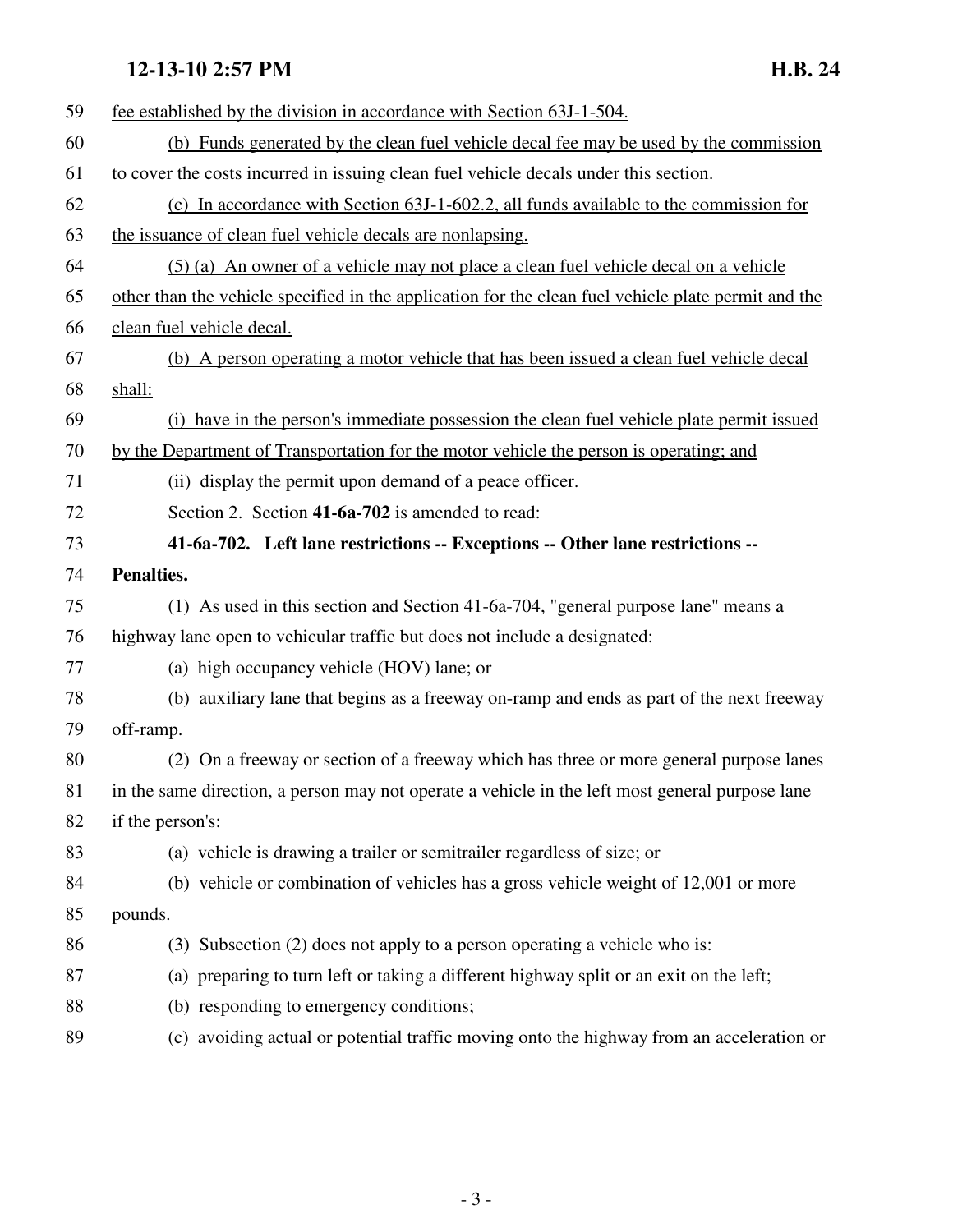## **H.B. 24 12-13-10 2:57 PM**

| 90  | merging lane; or                                                                                 |
|-----|--------------------------------------------------------------------------------------------------|
| 91  | (d) following direction signs that direct use of a designated lane.                              |
| 92  | (4) (a) A highway authority may designate a specific lane or lanes of travel for any type        |
| 93  | of vehicle on a highway or portion of a highway under its jurisdiction for the:                  |
| 94  | (i) safety of the public;                                                                        |
| 95  | (ii) efficient maintenance of a highway; or                                                      |
| 96  | (iii) use of high occupancy vehicles.                                                            |
| 97  | (b) The lane designation under Subsection $(4)(a)$ is effective when appropriate signs           |
| 98  | giving notice are erected on the highway or portion of the highway.                              |
| 99  | (c) If a highway authority establishes an HOV lane, the highway authority shall                  |
| 100 | annually report to the Transportation Interim Committee no later than November 30 of each        |
| 101 | year regarding:                                                                                  |
| 102 | (i) the types of vehicles that may access the lane;                                              |
| 103 | (ii) where, when, and how a vehicle may access the lane;                                         |
| 104 | (iii) how a tax, fee, or charge is assessed for a vehicle carrying less than the number of       |
| 105 | persons specified for the lane;                                                                  |
| 106 | (iv) the usage of the HOV lane as compared to the usage of the general purpose lanes             |
| 107 | along the same stretch of highway; and                                                           |
| 108 | (v) the compliance issues, safety risks, and impacts of the lane parameters described            |
| 109 | under Subsections $(4)(c)(i)$ , (ii), and (iii).                                                 |
| 110 | $(5)$ (a) Subject to Subsection $(5)(b)$ , the lane designation under Subsection $(4)(a)$ shall  |
| 111 | allow a vehicle with clean fuel special group license plates issued in accordance with Section   |
| 112 | 41-1a-418 or a clean fuel vehicle decal issued in accordance with Section 41-1a-423 to travel in |
| 113 | lanes designated for the use of high occupancy vehicles regardless of the number of occupants    |
| 114 | to the extent authorized or permitted by federal law or federal regulation.                      |
| 115 | (b) In accordance with Title 63G, Chapter 3, Utah Administrative Rulemaking Act, the             |
| 116 | Department of Transportation may make rules to allow a vehicle with clean fuel special group     |
| 117 | license plates issued in accordance with Section 41-1a-418 or a clean fuel vehicle decal issued  |
| 118 | in accordance with Section 41-1a-423 to travel in lanes designated for the use of high           |
| 119 | occupancy vehicles regardless of the number of occupants to the extent authorized or permitted   |
| 120 | by federal law or federal regulation.                                                            |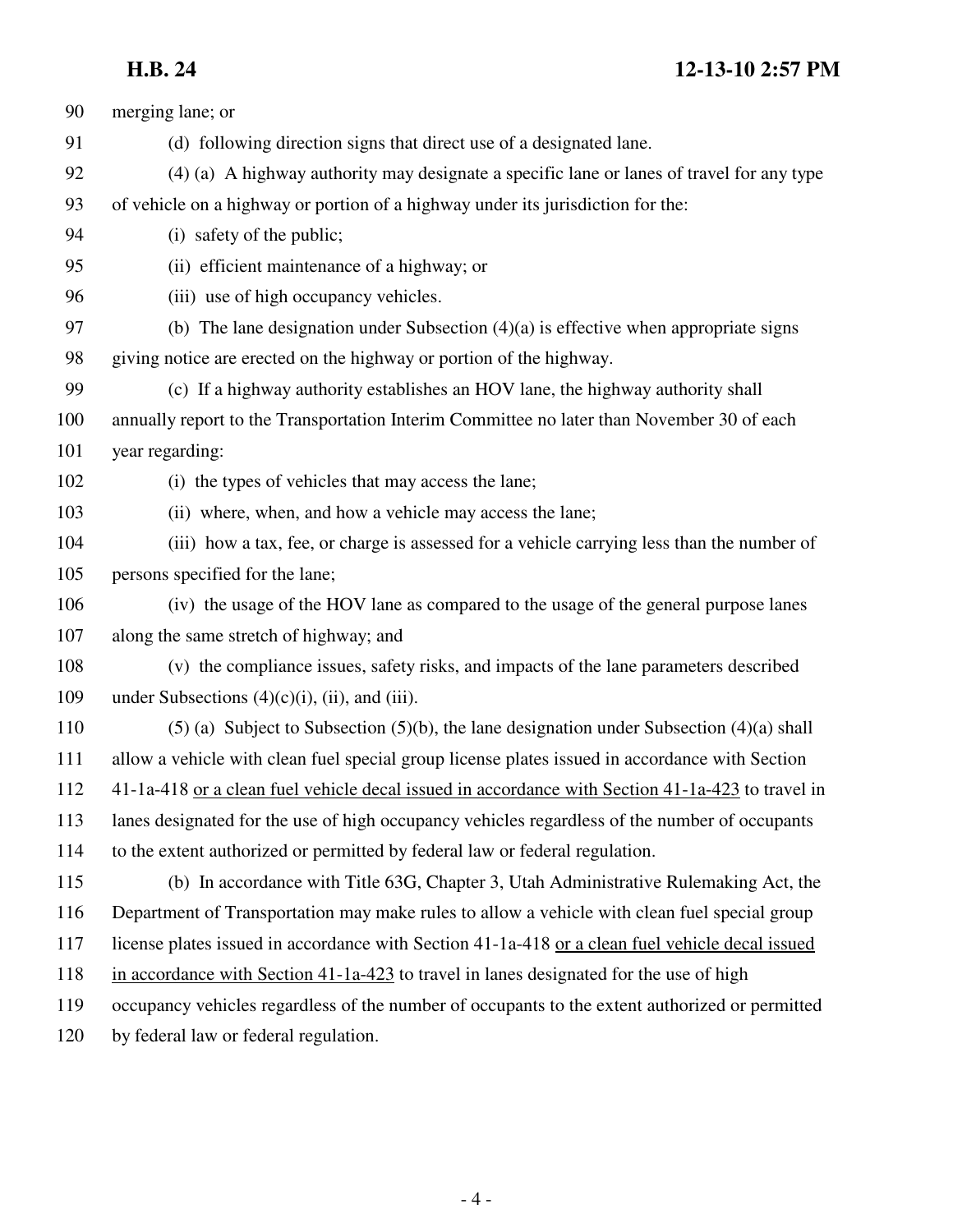### **12-13-10 2:57 PM H.B. 24**

| 121 | $(6)$ A person who operates a vehicle in violation of Subsection $(2)$ or in violation of the |
|-----|-----------------------------------------------------------------------------------------------|
| 122 | restrictions made under Subsection (4) is guilty of a class C misdemeanor.                    |
| 123 | Section 3. Section 63J-1-602.2 is amended to read:                                            |
| 124 | 63J-1-602.2. List of nonlapsing funds and accounts -- Title 31 through Title 45.              |
| 125 | (1) Appropriations from the Technology Development Restricted Account created in              |
| 126 | Section 31A-3-104.                                                                            |
| 127 | (2) Appropriations from the Criminal Background Check Restricted Account created in           |
| 128 | Section 31A-3-105.                                                                            |
| 129 | (3) Appropriations from the Captive Insurance Restricted Account created in Section           |
| 130 | 31A-3-304, except to the extent that Section 31A-3-304 makes the money received under that    |
| 131 | section free revenue.                                                                         |
| 132 | (4) Appropriations from the Title Licensee Enforcement Restricted Account created in          |
| 133 | Section 31A-23a-415.                                                                          |
| 134 | (5) The fund for operating the state's Federal Health Care Tax Credit Program, as             |
| 135 | provided in Section 31A-38-104.                                                               |
| 136 | (6) The Special Administrative Expense Account created in Section 35A-4-506.                  |
| 137 | (7) Funding for a new program or agency that is designated as nonlapsing under                |
| 138 | Section 36-24-101.                                                                            |
| 139 | (8) The Oil and Gas Conservation Account created in Section 40-6-14.5.                        |
| 140 | (9) The Off-Highway Access and Education Restricted Account created in Section                |
| 141 | 41-22-19.5.                                                                                   |
| 142 | (10) Funds available to the Tax Commission for the issuance of clean fuel vehicle             |
| 143 | decals under Section 41-1a-423.                                                               |
| 144 | Section 4. Effective date.                                                                    |
| 145 | This bill takes effect on October 1, 2011.                                                    |

**Legislative Review Note as of 11-17-10 2:24 PM**

**Office of Legislative Research and General Counsel**